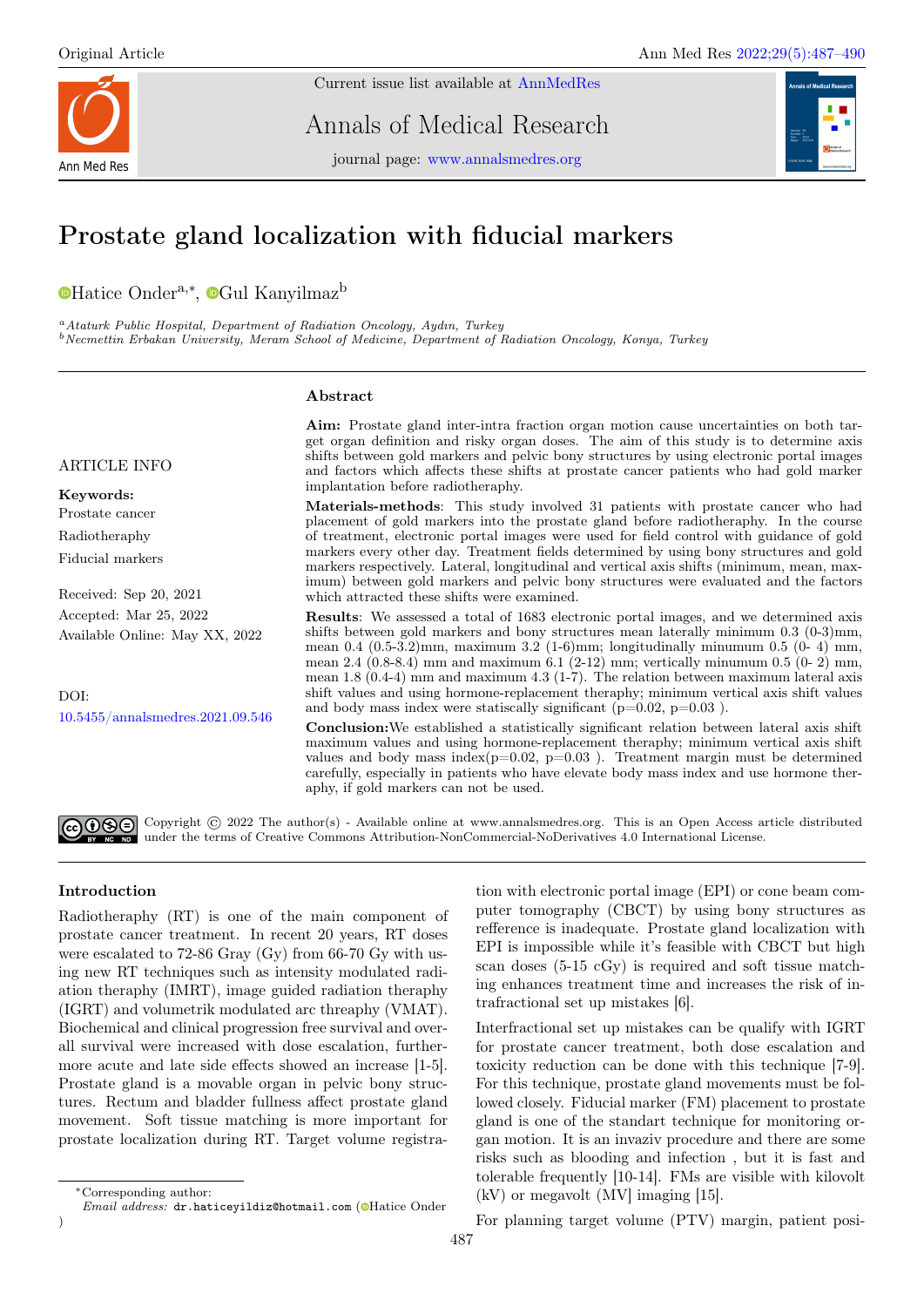tion changes, beam sequences and organ movements must be taken into consideration. It is possible to reduce toxicities with FM by clinical target volume (CTV) and PTV margin reduction [16].

In this study, we aimed to compare the accuracy of portal image based set up corrections with fiducial markers and pelvic bony structures seperately, to evaluate prostate gland motion by measuring the axis shifts between pelvic bony structures and FMs. Also we aimed to see the factors which possibly affects prostate gland motion.

## Materials and Methods

This was a single institutional and retrospective study. 31 localize prostate cancer patients who had definitive RT in our department age  $\geq$ 18, nonmetastatic, no prior history of prostatectomy and had FMs for prostate localization were involved in this study. All patients had three gold seeds in the prostate that were placed by an urologist under transrectal ultrasound 10 days before planning computer tomography (CT). Gold seeds were placed into base, middle and apex of prostate gland with an angle of 45 degree. All patients were scanned at supine position with a full bladder, empty rectum with Siemens Spring Power CT. Patients were asked to drink 1000 ml of water half an hour before CT scan . CT scans were optained in a slice thickness of 3 mm. CT images were transferred to planning system (Eclips version 8.9. (CTV] (prostate and seminal vesicals] and PTV (CTV+1 cm all directions and 6 mm for posterior direction] were determined. All patients were treated with lineer accelerator ( Varian clinical IX /120 MLC with 0.5 cm thickness] by IMRT technique (using pencil beam algoritm with 6MV photon energy] a total dose of 74-78 Gy .Patients treatment field registrations were done every other day with EPI (Varian portal vision; 2 MU, 6MV, 15x15 cm field size at gantry 0-90 and treatment field) by using makers as refference during treatment.

In this study, we examined a total of 1683 EPIs of 31 patients retrospectively from offline rewiew. There was lateral, anterior-posterior and treatment field EPIs of all patients.We did field registration both with guidance of gold markers and pelvic bony structures respectively and measured the axis shifts between these methods . Maximum, minimum, mean values of the axis shifts at lateral, vertical and longitudinal directions between gold markers and pelvic bony structures were estimated to report the amount of the prostate gland motion. We researched the factors which may affect these shifts like age, tumor stage, body mass index, hormonal treatment, initial prostate volume. This research was approved by the institutional ethic board of Bulent Ecevit University (Protocol number: 33479383/22) at 18/04/2019 and conducted according to the ethical principles of the declaration of Helsinki.

#### Statistical methods

Statistical analyses were analyzed by Statistical Package for Social Sciences software, v 13.0 (SPSS, Chicago, IL, USA). Patient, disease, and treatment characteristics were performed by descriptive statistics. The minumun value, maximum value, mean value, proportion value, ranges,

# Table 1. Patient Characteristics

<span id="page-1-0"></span>

|                    | median               | range           |
|--------------------|----------------------|-----------------|
| Age                | 71                   | $(54-83)$       |
| RT dose            | 76 Gy                | $(74 - 78)$     |
| BMI                | 27.6 $\text{kg/m}^2$ | $(21.5 - 34.6)$ |
| <b>PSA</b>         | 8                    | $(0.55 - 47)$   |
|                    | Patient number       | Percentage(%)   |
| Hormonal treatment |                      |                 |
| Yes                | 22                   | 77              |
| No                 | 9                    | 23              |
| T Stage            |                      |                 |
| T <sub>1</sub>     | 1                    | 3.2             |
| T <sub>2a</sub>    | 8                    | 25.8            |
| T <sub>2</sub> b   | 10                   | 32.3            |
| T <sub>2c</sub>    | 12                   | 38.7            |
| Gleason score      |                      |                 |
| $3 + 3$            | 17                   | 54.8            |
| $3 + 4$            | 8                    | 25.8            |
| $4 + 3$            | 3                    | 9.7             |
| $4 + 4$            | 2                    | 6.5             |

and standard deviation values were specified. Categorical variables were analyzed by Pearson's Chi-square test, and continuous variables were analyzed by ANOVA test and independent samples T-test. A two-sided p-value of  $\leq$ 0.05 was considered to be statistically significant.

## Results

Median patient age was 71 years (54- 83). Median RT dose was 76 (74-78) Gy. 22 patients (%71) had hormonotheraphy (HT) with RT. Mean body mass index (BMI) was 27.6. BMI of 22 patients (%71) was above the normal value. Mean prostat spesific antigen (psa) was 11.57, median psa was 8. (Patients demographics described at Table 1)

We assessed a total of 1683 EPIs, and we determined axis shifts between gold markers and bony structures mean laterally minimum 0.3 (0-3)mm, mean 0.4 (0.5-3.2)mm, maximum  $3.2$  (1-6)mm; longitudinally minumum  $0.5$  (0-4) mm, mean 2.4 (0.8-8.4) mm and maximum 6.1 (2-12) mm; vertically minumum  $0.5$  (0-2) mm, mean 1.8 (0.4-4) mm and maximum 4.3 (1-7). Maximum axis shifts between pelvic bony structures and gold markers were 12.7 and 6 mm at longitudinal, vertical and lateral directions respectively

Factors which may affect these shifts like age, tumor stage, BMI, hormonal treatment, gleason skor and initial prostate volume were researched. The relation between maximum value of lateral axis shift values and using HT; minimum vertical axis shift values and body mass index were statistically significant ( $p=0.02$ ,  $p=0.03$ ).

At single variable analysis, an inverse proportion between all directions axis shifts and initial prostate volumes was assessed. We detected that, while initial prostate volume was increasing, the axis shifts at all directions was decreasing. This relationship was statistically significant at only lateral minimum and longitudinal minimum values (p:0.01 and p:0.004).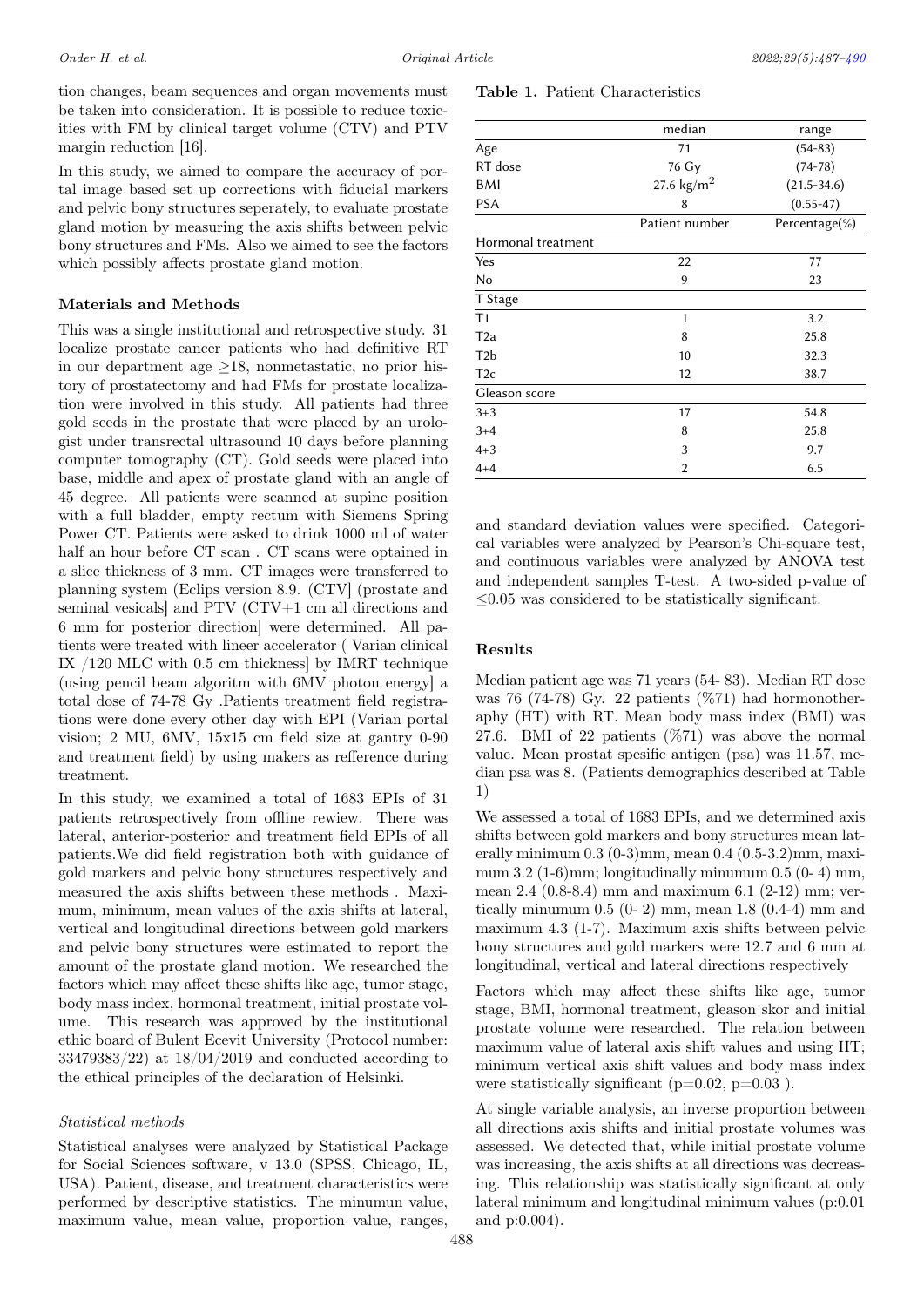# Discussion

The success and effectiveness of prostate cancer radiotherapy depend on the accuracy of dose distribution [17]. With the use of higher doses, biochemical failure rates decreased, while side effects increased [18]. Biochemical control rates improved by  $\%15-20$  at the doses of 74-81 Gy [5]. Biochemical tumor control also improved overall survival and reduced the development of distant metastases. As compared with three-diemensional conformal radiation theraphy (3D-CRT), toxicities were reduced with IMRT and this reduction was much more with IGRT [17].

Prostate gland location changes in the pelvic bony structures due to the filling of rectum and bladder. The modalities for locating the prostate gland during RT are pretreatment transabdominal ultrasound localization, FMs, CBCT and in room helical CT [19, 20] .CBCT is one of the most popular method that can be used to determine prostate gland localization. But higher imaging doses are required for CBCT and the other disadvantage of this method is that; interobserver variations are much more as compared with FM using [21]. Moseley at al. emphasized that FM and CBCT are comperable for prostate gland localization during RT. Prostate gland can not be viewed with standart portal imaging techniques but FM implantation allows for prostate localization with portal imaging. Additionally, CTV-PTV margin can be decreased by using FMs. Dose distribution and prostate movements can be determined correctly. Accurate dose and precise target definition faciliates dose escalation without of toxicity [22]. Also, FM implantation can perform successfully with acceptable toxicity, even though it is an invasive modality [16]. The common complications with FMs are hematuria, rectal bleeding and fever [14, 23, 24]. In our study, after transrectal gold markers implantation, 2 patients had clinical infection evidences and they treated with antibiotics successfully. Rectal bleeding and hematuria were not seen in any patient.

There are some types of FMs as gold markers, pollymer markers and electromagnetic markers. Gold and Pollymer FMs are the most commonly used. Gold FMs can be viewed at CT and CBCT but there are more artifacts arround the markers. Pollymer FMs have minimal artifacts but they can not be seen at EPI . They are appropriate for kV imaging. If EPI or MV imaging will use, gold markers can be clearly defined at lateral and anterior-posterior portal image [25].

In the current study, gold FMs were used. We assessed the axis shifts between pelvic bony structures and gold markers. We also determined interfractional motion of prostate. Maximum axis shifts were 12, 7 and 6 mm at longitudinal, vertical and lateral directions respectively. The mean value of maximum shifts were 6.1 mm, 4.3 mm and 3.2 mm at longitudinal, vertical and lateral directions respectively. According to literature, the motion of prostate at vertical and longitudinal directions is significantly larger than motion at lateral direction [26]. Schallenkemp at al. determined the shifts between pelvic bony structures and FMs with daily portal imaging and they showed 2.5 mm, 3.7 mm and 1.9 mm mean shifts at vertical, longitudinal and lateral directions, respectively [27]. Their results were in accordance with our results. Similarly, Van der Heide

at al. researched 453 prostate motions between treatments with FMs. They determined  $> 3$  mm shift %34 at vertical, %35 at longitudinal and %9 at lateral directions [28]. Skarsgard at al. examined interfractional prostate motion with EPI and FM, they emphasized 3.7 mm, 3.7 mm and 3.6 mm PTV margin was optimum at vertically, longitudinally and laterally respectively [ 29]. Our study results comfirmed all these outcomes.

Possible factors that might affect prostate movement were also examined in this study. The effects of BMI, initial prostate volume, HT use, age, and tumor size on prostate gland motion were investigated. The relation between maximum lateral axis shift values and using HT; minimum vertical axis shift values and body mass index were statistically significant. There are many studies investigated a relationship between BMI and prostate gland motion. Stintaroh at al. displayed negative correlation between BMI and prostate motion at anterior-posterior direction and positive correlation at lateral direction [30]. Set up errors were much more with overweight patients because there was higher shifts at markers on the skin [31]. But some studies reported that interfractional prostate motion at craniocaudal direction was lesser with obes patients [32]. This was probably about male form obesity. Abdominal fatty tissues put pressure on the prostate at caudal and dorsal directions. This limits the prostate gland motions. According to some previus studies, there was no relationship between BMI and prostate shifts except leftright shifts [33]. Many studies reported increased left-right shifts at obes patients [32, 34].

HT had a shrinking effect on prostate gland and shrinking effect was most prominent with HT during the first 3 months [35]. We did not evaluate HT using time interval in our study. Another restrictiveness of this study was that, we did not determine intrafractional prostate shifts, rotational prostate motion and marker fixation. According to previus studies rotational prostate motions had a minimum effect on prostate localization as compared with translational corrections [36]. Prostate gland rotational motion was very small and more than 15 degrees rotations were due to patients movements [37].

The lack of measurement of intrafractional prostate movement was the shortcoming of this study. Past studies showed that intrafractional prostate shifts were smaller than interfractional shifts [26]. It was known that this movement increases as the daily treatment period increases. Another lack of this study was that the positions of the markers were not evaluated. But according to literature, markers were well fixed and they moved all together probably due to prostate shrinking [28]. The movement was usually less than 1 mm [27].

In conclusion, prostate gland localization during RT is required for the success and effectiveness of prostate cancer radiotherapy. Daily portal imaging with FMs is an effective method to determine the position of prostate gland during RT. PTV margins must be created carefully wtih patiens who have not FM, especially in overweight patients and patients who have HT.